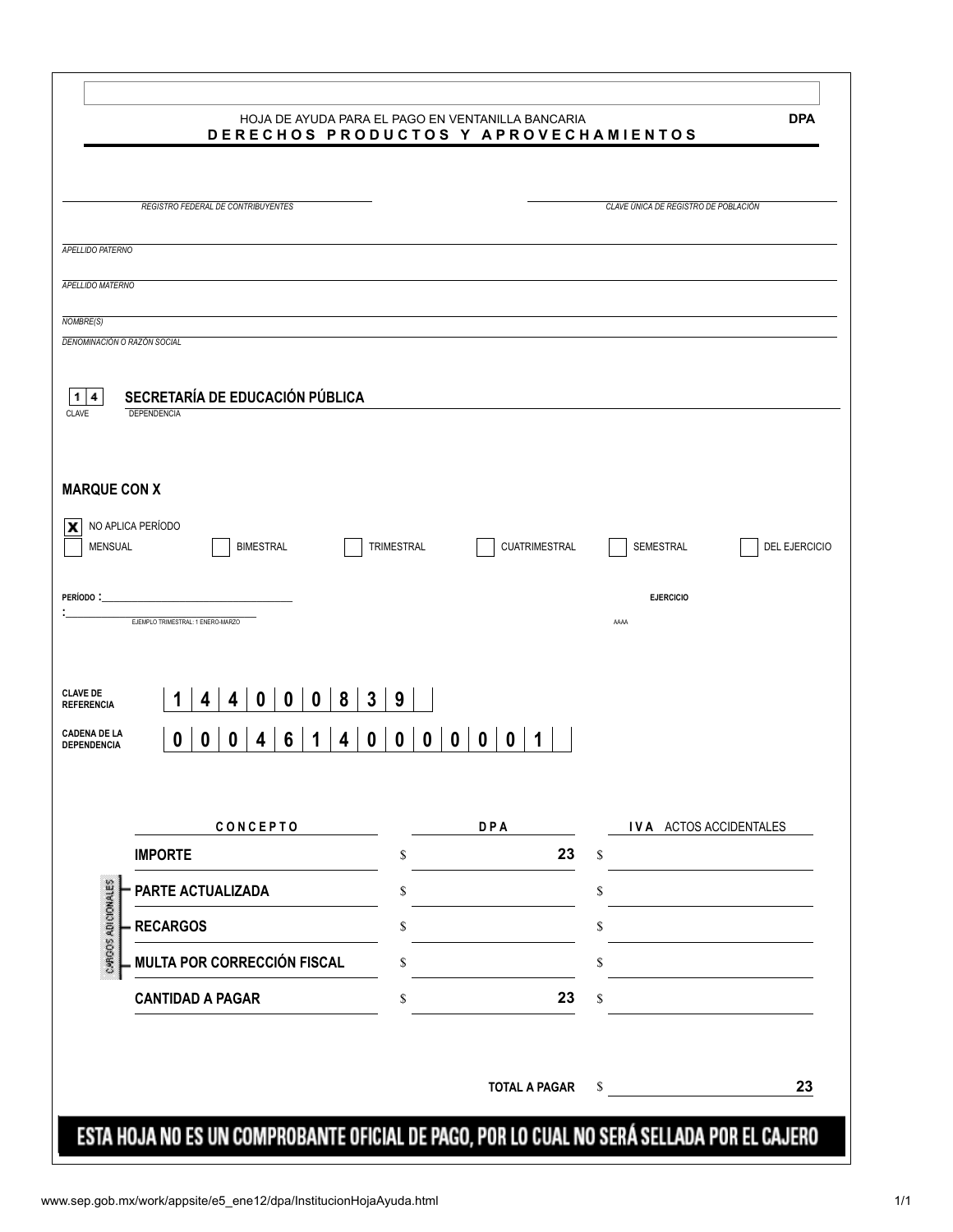|                                      |                                                | HOJA DE AYUDA PARA EL PAGO EN VENTANILLA BANCARIA<br>DERECHOS PRODUCTOS Y APROVECHAMIENTOS | <b>DPA</b>                           |
|--------------------------------------|------------------------------------------------|--------------------------------------------------------------------------------------------|--------------------------------------|
|                                      | REGISTRO FEDERAL DE CONTRIBUYENTES             |                                                                                            | CLAVE ÚNICA DE REGISTRO DE POBLACIÓN |
|                                      |                                                |                                                                                            |                                      |
| APELLIDO PATERNO                     |                                                |                                                                                            |                                      |
| <b>APELLIDO MATERNO</b>              |                                                |                                                                                            |                                      |
| NOMBRE(S)                            |                                                |                                                                                            |                                      |
| DENOMINACIÓN O RAZÓN SOCIAL          |                                                |                                                                                            |                                      |
|                                      |                                                |                                                                                            |                                      |
| 1<br>4<br><b>CLAVE</b>               | SECRETARÍA DE EDUCACIÓN PÚBLICA<br>DEPENDENCIA |                                                                                            |                                      |
|                                      |                                                |                                                                                            |                                      |
|                                      |                                                |                                                                                            |                                      |
| <b>MARQUE CON X</b>                  |                                                |                                                                                            |                                      |
| NO APLICA PERÍODO<br>x               |                                                |                                                                                            |                                      |
| MENSUAL                              | <b>BIMESTRAL</b>                               | TRIMESTRAL<br><b>CUATRIMESTRAL</b>                                                         | SEMESTRAL<br>DEL EJERCICIO           |
| Período :                            |                                                |                                                                                            | <b>EJERCICIO</b>                     |
|                                      | EJEMPLO TRIMESTRAL: 1 ENERO-MARZO              |                                                                                            | AAAA                                 |
|                                      |                                                |                                                                                            |                                      |
|                                      |                                                |                                                                                            |                                      |
| <b>CLAVE DE</b><br><b>REFERENCIA</b> | 8<br>3<br>4<br>$\bf{0}$<br>$\bf{0}$<br>0<br>4  | 9                                                                                          |                                      |
| <b>CADENA DE LA</b><br>DEPENDENCIA   | 6<br>0<br>0<br>0<br>0<br>4<br>4                | 0<br>0<br>$\mathbf{0}$<br>$\mathbf{0}$<br>0                                                |                                      |
|                                      |                                                |                                                                                            |                                      |
|                                      |                                                |                                                                                            |                                      |
|                                      | CONCEPTO                                       | <b>DPA</b>                                                                                 | IVA ACTOS ACCIDENTALES               |
|                                      | <b>IMPORTE</b>                                 | 45<br>\$                                                                                   | \$                                   |
|                                      | PARTE ACTUALIZADA                              | \$                                                                                         | \$                                   |
|                                      | <b>RECARGOS</b>                                | \$                                                                                         | \$                                   |
| CARGOS ADICIONALES                   | MULTA POR CORRECCIÓN FISCAL                    | \$                                                                                         | \$                                   |
|                                      | <b>CANTIDAD A PAGAR</b>                        | 45<br>\$                                                                                   | \$                                   |
|                                      |                                                |                                                                                            |                                      |
|                                      |                                                |                                                                                            |                                      |
|                                      |                                                |                                                                                            |                                      |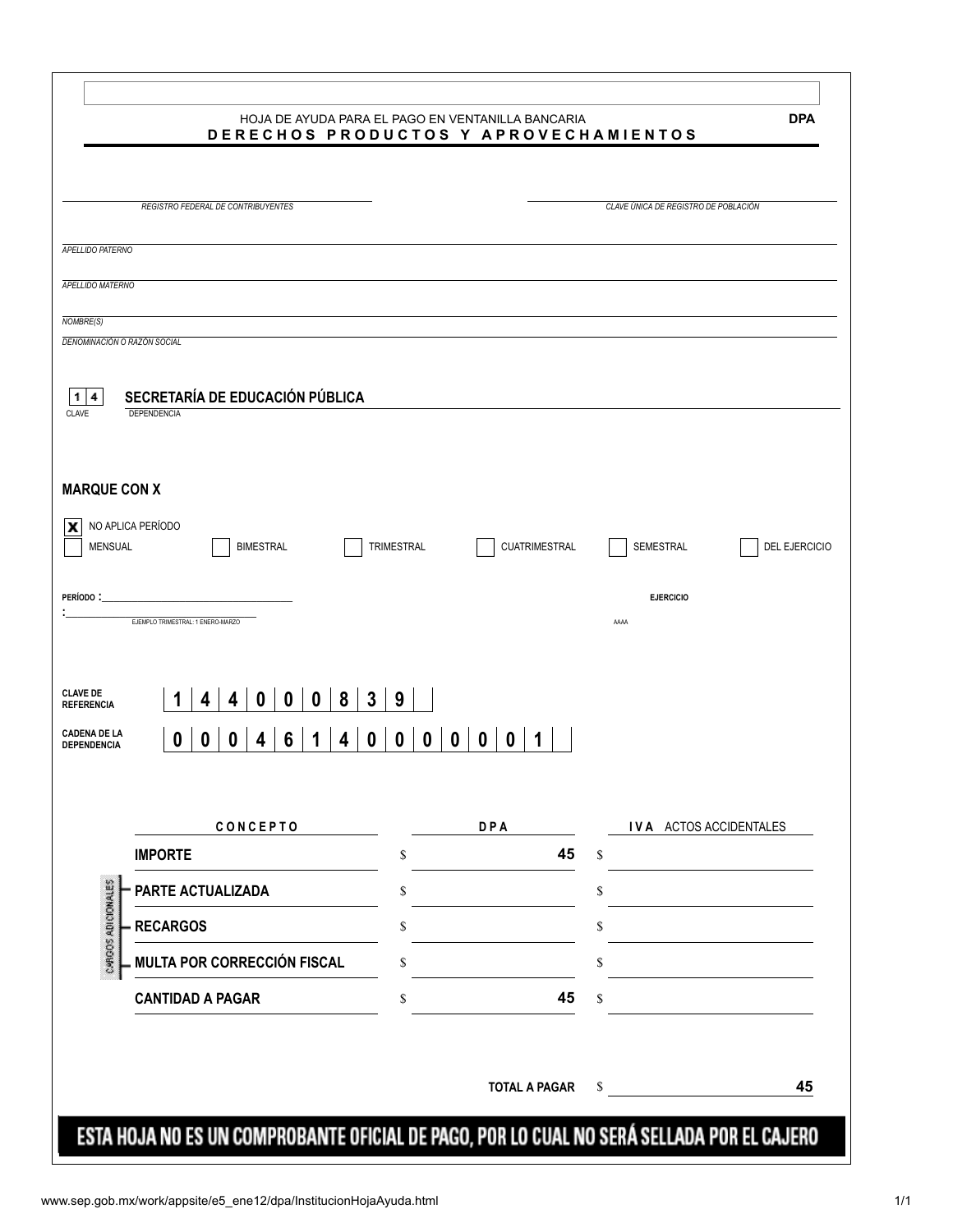|                                      |                                                | HOJA DE AYUDA PARA EL PAGO EN VENTANILLA BANCARIA<br>DERECHOS PRODUCTOS Y APROVECHAMIENTOS | <b>DPA</b>                           |
|--------------------------------------|------------------------------------------------|--------------------------------------------------------------------------------------------|--------------------------------------|
|                                      | REGISTRO FEDERAL DE CONTRIBUYENTES             |                                                                                            | CLAVE ÚNICA DE REGISTRO DE POBLACIÓN |
|                                      |                                                |                                                                                            |                                      |
| APELLIDO PATERNO                     |                                                |                                                                                            |                                      |
| <b>APELLIDO MATERNO</b>              |                                                |                                                                                            |                                      |
| NOMBRE(S)                            |                                                |                                                                                            |                                      |
|                                      | DENOMINACIÓN O RAZÓN SOCIAL                    |                                                                                            |                                      |
|                                      |                                                |                                                                                            |                                      |
| 1<br>4<br><b>CLAVE</b>               | SECRETARÍA DE EDUCACIÓN PÚBLICA<br>DEPENDENCIA |                                                                                            |                                      |
|                                      |                                                |                                                                                            |                                      |
|                                      |                                                |                                                                                            |                                      |
| <b>MARQUE CON X</b>                  |                                                |                                                                                            |                                      |
| x                                    | NO APLICA PERÍODO                              |                                                                                            |                                      |
| MENSUAL                              | <b>BIMESTRAL</b>                               | TRIMESTRAL<br><b>CUATRIMESTRAL</b>                                                         | SEMESTRAL<br>DEL EJERCICIO           |
|                                      |                                                |                                                                                            |                                      |
| Período :                            | EJEMPLO TRIMESTRAL: 1 ENERO-MARZO              |                                                                                            | <b>EJERCICIO</b><br>AAAA             |
|                                      |                                                |                                                                                            |                                      |
|                                      |                                                |                                                                                            |                                      |
| <b>CLAVE DE</b><br><b>REFERENCIA</b> | 8<br>3<br>4<br>$\bf{0}$<br>$\bf{0}$<br>0<br>4  | 9                                                                                          |                                      |
| <b>CADENA DE LA</b>                  | 6<br>0<br>0<br>0<br>0<br>4<br>4                | 0<br>0<br>$\mathbf{0}$<br>$\mathbf{0}$<br>0                                                |                                      |
| DEPENDENCIA                          |                                                |                                                                                            |                                      |
|                                      |                                                |                                                                                            |                                      |
|                                      | CONCEPTO                                       | <b>DPA</b>                                                                                 | IVA ACTOS ACCIDENTALES               |
|                                      | <b>IMPORTE</b>                                 | 68<br>\$                                                                                   | \$                                   |
|                                      | PARTE ACTUALIZADA                              | \$                                                                                         | \$                                   |
| CARGOS ADICIONALES                   | <b>RECARGOS</b>                                | \$                                                                                         | \$                                   |
|                                      | MULTA POR CORRECCIÓN FISCAL                    | \$                                                                                         | \$                                   |
|                                      | <b>CANTIDAD A PAGAR</b>                        | 68<br>\$                                                                                   | \$                                   |
|                                      |                                                |                                                                                            |                                      |
|                                      |                                                |                                                                                            |                                      |
|                                      |                                                |                                                                                            |                                      |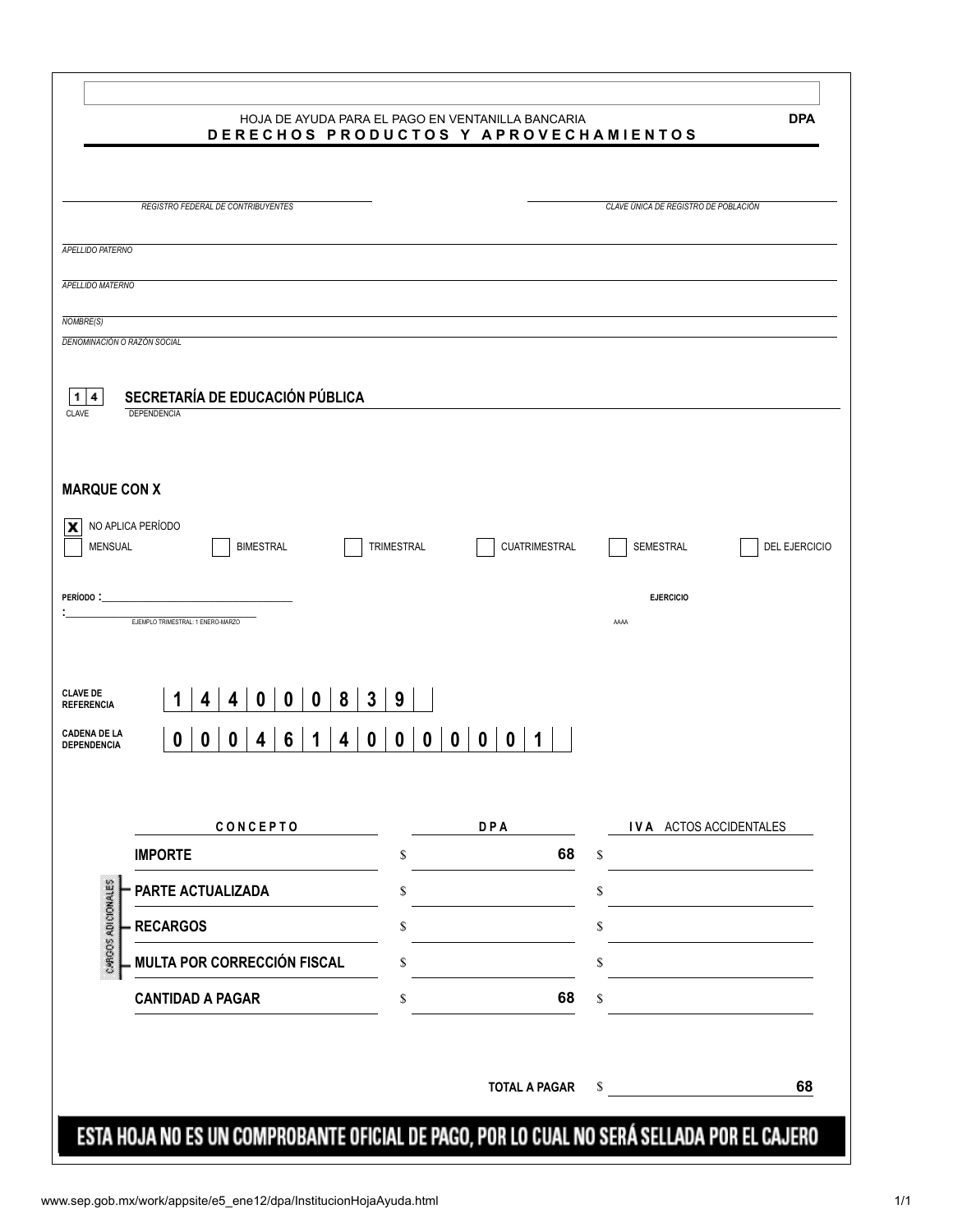|                                      |                                                 | HOJA DE AYUDA PARA EL PAGO EN VENTANILLA BANCARIA<br>DERECHOS PRODUCTOS Y APROVECHAMIENTOS | <b>DPA</b>                           |
|--------------------------------------|-------------------------------------------------|--------------------------------------------------------------------------------------------|--------------------------------------|
|                                      | REGISTRO FEDERAL DE CONTRIBUYENTES              |                                                                                            | CLAVE ÚNICA DE REGISTRO DE POBLACIÓN |
|                                      |                                                 |                                                                                            |                                      |
| APELLIDO PATERNO                     |                                                 |                                                                                            |                                      |
| <b>APELLIDO MATERNO</b>              |                                                 |                                                                                            |                                      |
| NOMBRE(S)                            |                                                 |                                                                                            |                                      |
| DENOMINACIÓN O RAZÓN SOCIAL          |                                                 |                                                                                            |                                      |
|                                      |                                                 |                                                                                            |                                      |
| 1<br>4<br><b>CLAVE</b>               | SECRETARÍA DE EDUCACIÓN PÚBLICA<br>DEPENDENCIA  |                                                                                            |                                      |
|                                      |                                                 |                                                                                            |                                      |
|                                      |                                                 |                                                                                            |                                      |
| <b>MARQUE CON X</b>                  |                                                 |                                                                                            |                                      |
| NO APLICA PERÍODO<br>x               |                                                 |                                                                                            |                                      |
| MENSUAL                              | <b>BIMESTRAL</b>                                | TRIMESTRAL<br><b>CUATRIMESTRAL</b>                                                         | SEMESTRAL<br>DEL EJERCICIO           |
|                                      |                                                 |                                                                                            |                                      |
| Período :                            | EJEMPLO TRIMESTRAL: 1 ENERO-MARZO               |                                                                                            | <b>EJERCICIO</b><br>AAAA             |
|                                      |                                                 |                                                                                            |                                      |
|                                      |                                                 |                                                                                            |                                      |
| <b>CLAVE DE</b><br><b>REFERENCIA</b> | 8<br>3<br>4<br>$\bf{0}$<br>$\bf{0}$<br>0<br>4   | 9                                                                                          |                                      |
| <b>CADENA DE LA</b>                  | $\mathbf{2}$<br>6<br>6<br>0<br>0<br>0<br>0<br>4 | 0<br>0<br>$\mathbf{0}$<br>$\mathbf{0}$<br>0                                                |                                      |
| DEPENDENCIA                          |                                                 |                                                                                            |                                      |
|                                      |                                                 |                                                                                            |                                      |
|                                      | CONCEPTO                                        | <b>DPA</b>                                                                                 | IVA ACTOS ACCIDENTALES               |
|                                      | <b>IMPORTE</b>                                  | 196<br>\$                                                                                  | \$                                   |
|                                      | PARTE ACTUALIZADA                               | \$                                                                                         | \$                                   |
| CARGOS ADICIONALES                   | <b>RECARGOS</b>                                 | \$                                                                                         | \$                                   |
|                                      | MULTA POR CORRECCIÓN FISCAL                     | \$                                                                                         | \$                                   |
|                                      | <b>CANTIDAD A PAGAR</b>                         | 196<br>\$                                                                                  | \$                                   |
|                                      |                                                 |                                                                                            |                                      |
|                                      |                                                 |                                                                                            |                                      |
|                                      |                                                 | <b>TOTAL A PAGAR</b>                                                                       | 196<br>\$                            |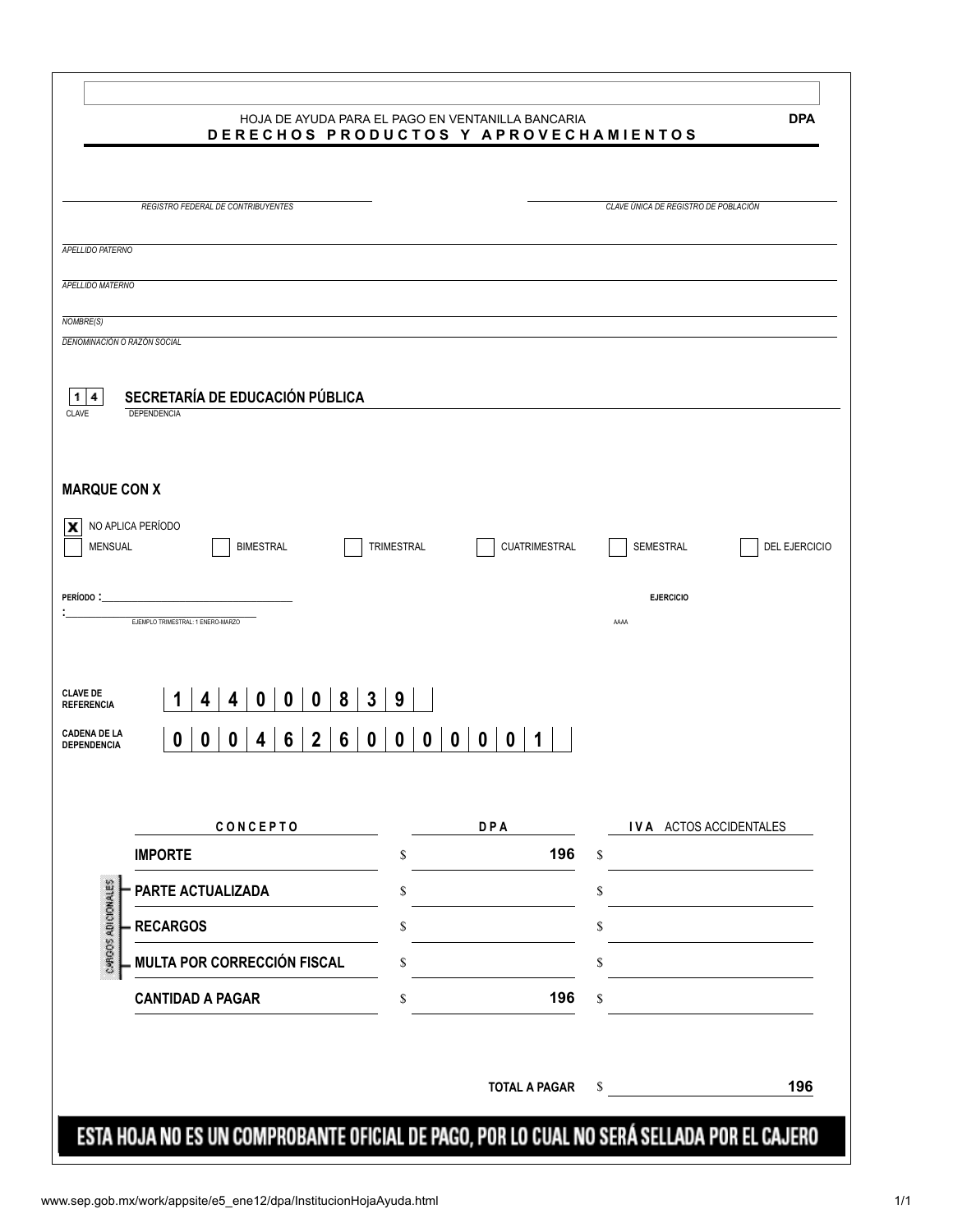|                                      |                                                 | HOJA DE AYUDA PARA EL PAGO EN VENTANILLA BANCARIA<br>DERECHOS PRODUCTOS Y APROVECHAMIENTOS | <b>DPA</b>                           |
|--------------------------------------|-------------------------------------------------|--------------------------------------------------------------------------------------------|--------------------------------------|
|                                      | REGISTRO FEDERAL DE CONTRIBUYENTES              |                                                                                            | CLAVE ÚNICA DE REGISTRO DE POBLACIÓN |
|                                      |                                                 |                                                                                            |                                      |
| APELLIDO PATERNO                     |                                                 |                                                                                            |                                      |
| <b>APELLIDO MATERNO</b>              |                                                 |                                                                                            |                                      |
| NOMBRE(S)                            |                                                 |                                                                                            |                                      |
|                                      | DENOMINACIÓN O RAZÓN SOCIAL                     |                                                                                            |                                      |
|                                      |                                                 |                                                                                            |                                      |
| 1<br>4<br><b>CLAVE</b>               | SECRETARÍA DE EDUCACIÓN PÚBLICA<br>DEPENDENCIA  |                                                                                            |                                      |
|                                      |                                                 |                                                                                            |                                      |
|                                      |                                                 |                                                                                            |                                      |
| <b>MARQUE CON X</b>                  |                                                 |                                                                                            |                                      |
| x                                    | NO APLICA PERÍODO                               |                                                                                            |                                      |
| MENSUAL                              | <b>BIMESTRAL</b>                                | TRIMESTRAL<br><b>CUATRIMESTRAL</b>                                                         | SEMESTRAL<br>DEL EJERCICIO           |
|                                      |                                                 |                                                                                            |                                      |
| Período :                            |                                                 |                                                                                            | <b>EJERCICIO</b>                     |
|                                      | EJEMPLO TRIMESTRAL: 1 ENERO-MARZO               |                                                                                            | AAAA                                 |
|                                      |                                                 |                                                                                            |                                      |
| <b>CLAVE DE</b><br><b>REFERENCIA</b> | 8<br>3<br>4<br>$\bf{0}$<br>$\bf{0}$<br>0<br>4   | 9                                                                                          |                                      |
| <b>CADENA DE LA</b>                  |                                                 |                                                                                            |                                      |
| DEPENDENCIA                          | $\mathbf{2}$<br>6<br>6<br>0<br>0<br>0<br>0<br>4 | 0<br>0<br>$\mathbf{0}$<br>$\mathbf{0}$<br>0                                                |                                      |
|                                      |                                                 |                                                                                            |                                      |
|                                      |                                                 |                                                                                            | IVA ACTOS ACCIDENTALES               |
|                                      | CONCEPTO<br><b>IMPORTE</b>                      | <b>DPA</b><br>392<br>\$                                                                    | \$                                   |
|                                      |                                                 |                                                                                            |                                      |
|                                      | PARTE ACTUALIZADA                               | \$                                                                                         | \$                                   |
| CARGOS ADICIONALES                   | <b>RECARGOS</b>                                 | \$                                                                                         | \$                                   |
|                                      | MULTA POR CORRECCIÓN FISCAL                     | \$                                                                                         | \$                                   |
|                                      | <b>CANTIDAD A PAGAR</b>                         | 392<br>\$                                                                                  | \$                                   |
|                                      |                                                 |                                                                                            |                                      |
|                                      |                                                 |                                                                                            |                                      |
|                                      |                                                 |                                                                                            |                                      |